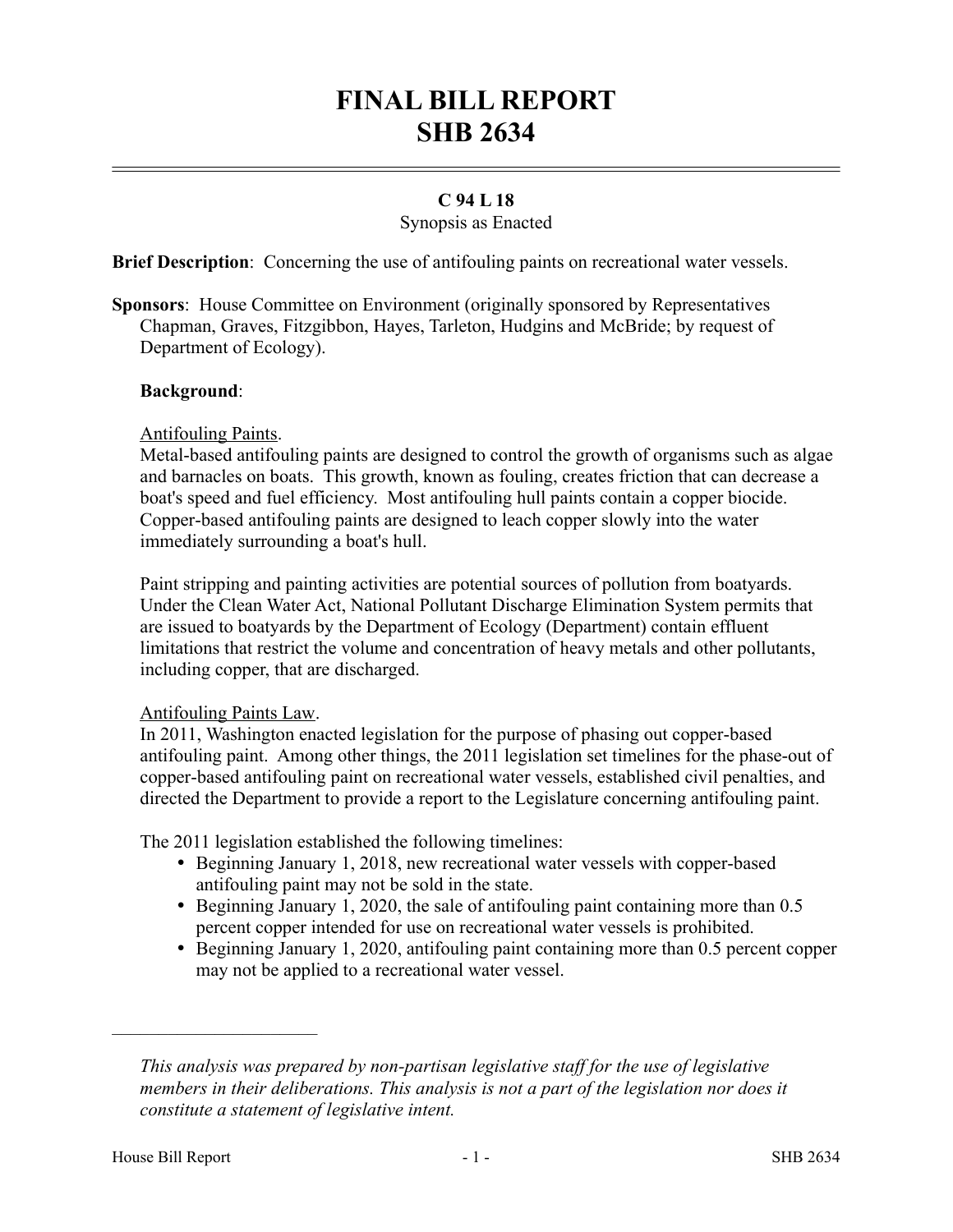The 2011 legislation required the Department to study how antifouling paints affect marine organisms and water quality. In addition, the Department was required to survey the manufacturers of antifouling paints to determine the types of antifouling paints available in the state. The Department was required to submit its report to the Legislature by December 31, 2017.

The Department issued its report on antifouling paints in December 2017. Among other findings, the report found that banning copper in antifouling paints may lead to the increase use of other, more toxic biocides. The Department has recommended that the ban on copper paints be delayed until the Department can review additional data on the impacts of alternative biocides in antifouling paint.

### **Summary**:

The effective dates of the following prohibitions are all extended to January 1, 2021:

- prohibition on the sale of new recreational water vessels with copper-based antifouling paint;
- prohibition on the sale of antifouling paint containing more than 0.5 percent copper intended for use on a recreational water vessel; and
- prohibition on the application of antifouling paint containing more than 0.5 percent copper to a recreational water vessel.

Wood boats, which are defined as a recreational water vessel with an external hull constructed entirely of wood planks or sheets, are exempt from the prohibition on the sale of new recreational boats with copper-based antifouling paint and from the prohibition on the application of copper-based antifouling paint to a recreational water vessel.

The Department of Ecology (Department) is required to submit a report to the Legislature by September 30, 2019, that considers the environmental impacts of antifouling paints and their ingredients. The report must include recommendations on safer alternatives, and recommendations as to whether changes to the existing regulation of antifouling paints are needed. The report may also include information about the advantages and disadvantages of using leaching rates as a regulatory standard. The Department may include recommendations regarding the adoption of a leach rate standard but is not required to do so.

In preparing the report, the Department is required to review available scientific studies. Additionally, the Department is required to conduct performance testing, modeling, alternatives assessments, and other scientific studies as appropriate. These studies must address, among other things, the development of possible regulatory standards, such as a leaching rate standard. The Department is also required to consider applicable data concerning the sources of copper in Washington's marinas, including any available information related to upland sources of copper.

#### **Votes on Final Passage:**

| House  | 98 | $\Omega$ |
|--------|----|----------|
| Senate | 49 | $\Omega$ |